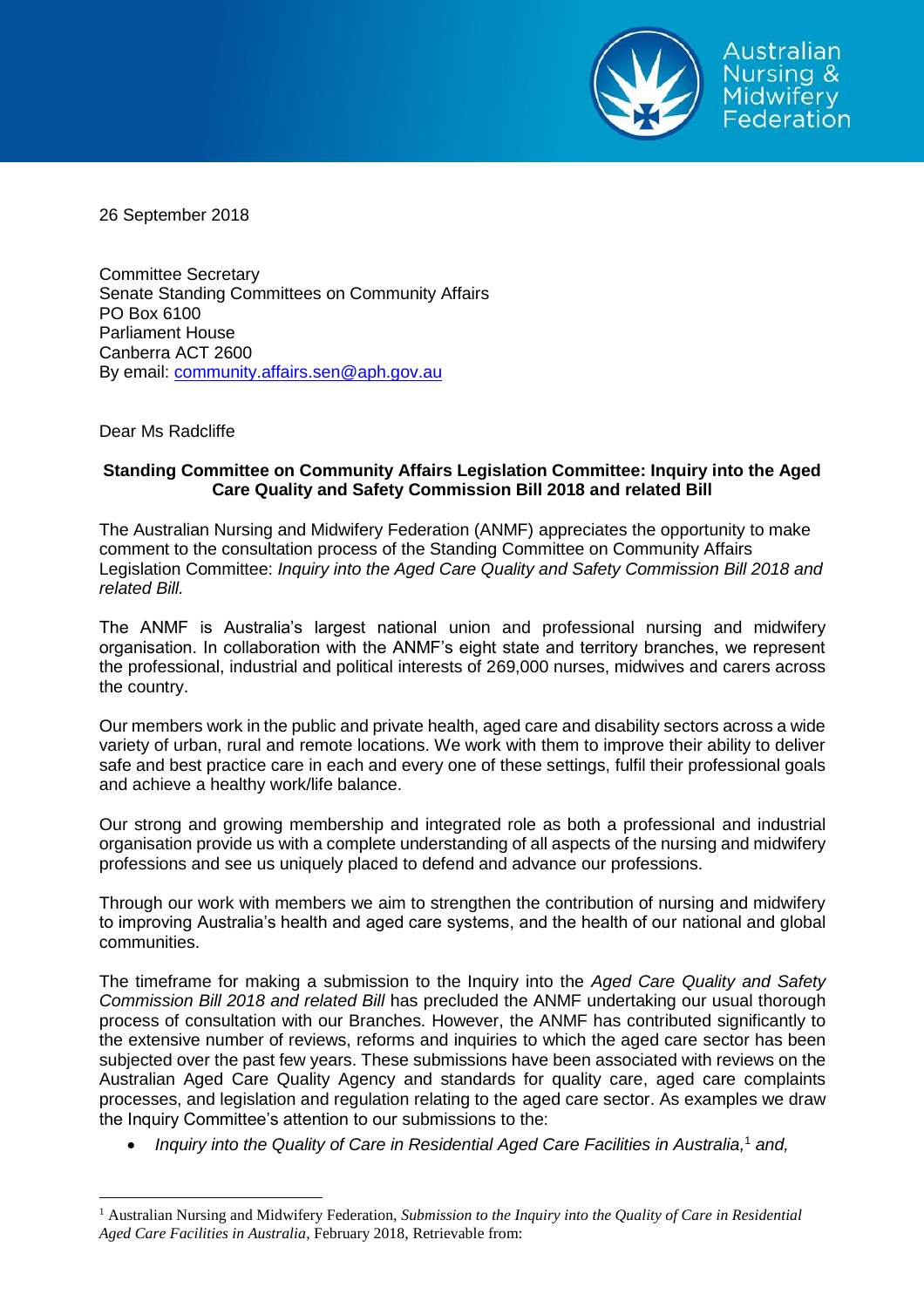

 *Inquiry into the effectiveness of the Aged care quality assessment and accreditation framework for protecting residents from abuse and poor practices, and ensuring proper clinical and medical care standards are maintained and practised*. 2

We have expressed concerns that these previous reviews have occurred in isolation, with little apparent consideration of the outcomes and recommendations as a whole. The ANMF has viewed these reforms as important, and maintained in our communications that there should be a mapping of all of this work to form a complete picture of aged care. Accordingly, the ANMF has considerable interest in the formation of an Aged Care Quality and Safety Commission, which brings together the Australian Aged Care Quality Agency, the Aged Care Complaints Commissioner and the aged care regulatory functions of the Department of Health.

Approximately 45,000 ANMF members are currently employed in the aged care sector. Many more of our members are involved in the provision of health care for older persons who move across sectors (acute, residential, community and in-home care), depending on their health needs. Being at the fore-front of aged care, and caring for elderly people over the twenty-four hour period, our members are in a prime position to see clearly the improvements needed to be made for people being cared for in residential aged care facilities and the community. Just the day before the Government publicly announced its intention to establish an Aged Care Safety and Quality Commission the ANMF released a statement<sup>3</sup> saying that *Better staffing will fix the crisis in aged care.* In the statement, we maintained that

"…*increasing staffing levels is precisely what will solve the problem for elderly, vulnerable Australians in nursing homes.*

*The aged care sector presents complex problems that successive governments have grappled with, unsuccessfully, for years…*

*They've conducted myriad reports, reviews and inquiries looking for complex solutions to complex problems rather than going straight to the core of the problem chronic understaffing.* 

*As we see, aged care providers continue to employ fewer and fewer nurses to care for an increasing number of vulnerable residents with increasingly complex medical needs.* (From 2003-2016 the number of registered and enrolled nurse full-time equivalent positions in residential aged care dropped by 13%. In the same timeframe dependency levels of residents assessed as high care increased by 24.6%).<sup>4</sup>

*In a sector which has been systematically decimated with regard to staffing for more than a decade, staffing levels have now reached a critical low.* 

*ANMF members both in aged care and acute hospitals also know that there are many more preventable incidents occurring in aged care leading to unnecessary transfers to emergency departments and hospital stays.*

 $\overline{a}$ 

[http://www.anmf.org.au/documents/submissions/ANMF\\_submission\\_Inquiry\\_into\\_the\\_Quality\\_of\\_Care\\_in\\_Reside](http://www.anmf.org.au/documents/submissions/ANMF_submission_Inquiry_into_the_Quality_of_Care_in_Residential_Aged_Care_facilities_in_Australia_Feb18.pdf) ntial Aged Care facilities in Australia Feb18.pdf

<sup>2</sup> Australian Nursing and Midwifery Federation, *Submission to the Inquiry into the effectiveness of the Aged care quality assessment and accreditation framework for protecting residents from abuse and poor practices, and ensuring proper clinical and medical care standards are maintained and practiced. Retrievable from: [http://anmf.org.au/documents/submissions/Aged\\_Care\\_Effectiveness\\_of\\_the\\_Aged\\_Care\\_Quality\\_Assessment\\_and\\_](http://anmf.org.au/documents/submissions/Aged_Care_Effectiveness_of_the_Aged_Care_Quality_Assessment_and_Accreditation_Framework_Sep_2017.pdf) [Accreditation\\_Framework\\_Sep\\_2017.pdf](http://anmf.org.au/documents/submissions/Aged_Care_Effectiveness_of_the_Aged_Care_Quality_Assessment_and_Accreditation_Framework_Sep_2017.pdf)*

<sup>3</sup> Australian Nursing and Midwifery Federation, Media release: *Better staffing will fix the crisis in aged care*, 17 April 2018, Retrievable from[: http://anmf.org.au/media-releases/entry/media\\_180417](http://anmf.org.au/media-releases/entry/media_180417)

<sup>4</sup> Australian Nursing and Midwifery Federation, Nurses and Midwives' *Paycheck*, March-May2018, Vol 17(2).